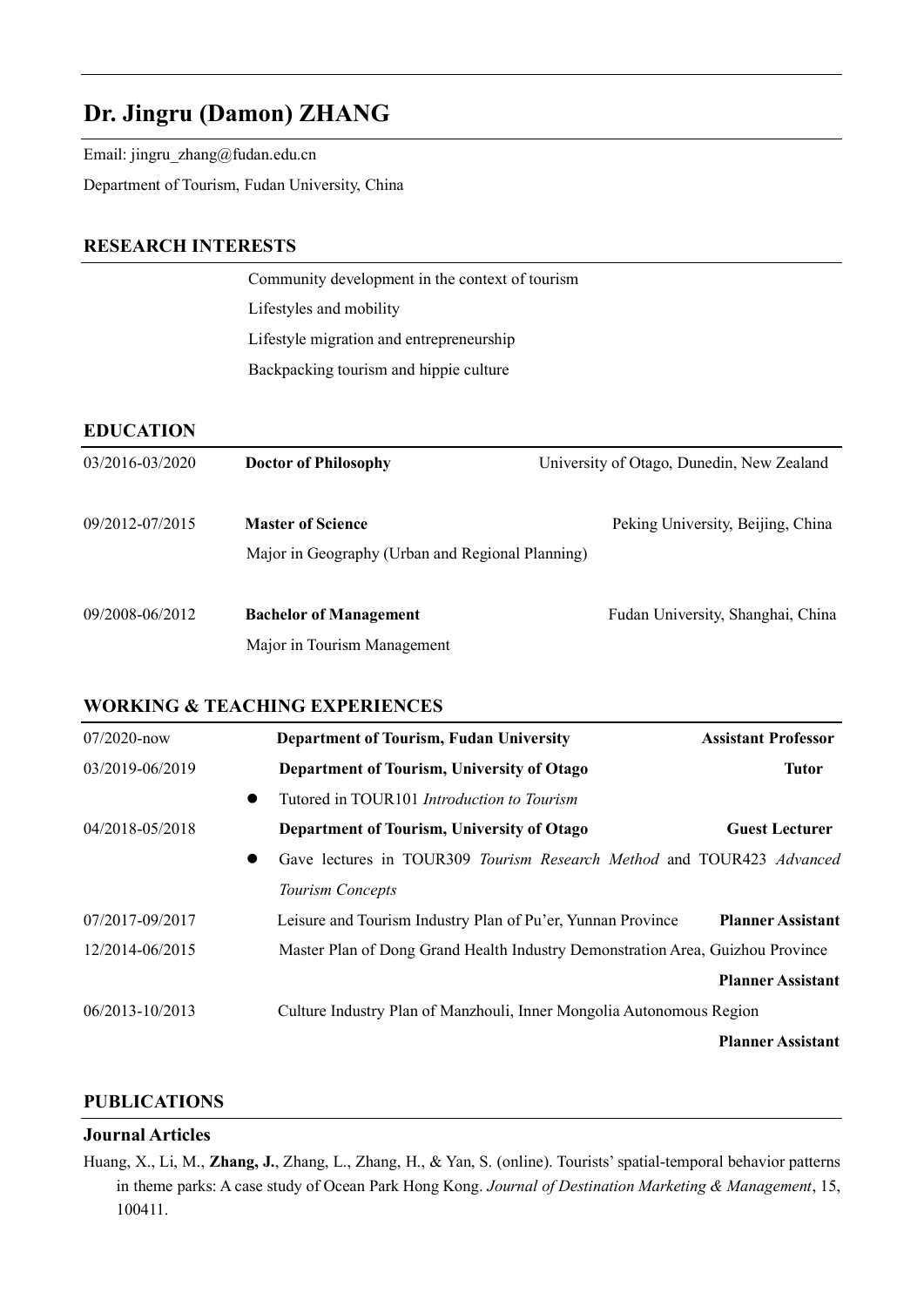- **Zhang, J.,** Tucker, H., & Albrecht, J. (2020). The reflexive self-project of "Lifestyle entrepreneurial migrants". *Journal of Travel & Tourism Marketing*, 37(5), 535-546.
- Zhu, H., Tucker, H., Duncan, T., & **Zhang, J**. (2020). Young Chinese becoming working holiday makers in New Zealand: A thematic analysis of WHMs' motivations. *Journal of China Tourism Research*, 16(3), 406-423.
- **Zhang, J.**, Morrison, A. M., Tucker, H., & Wu, B. (2018). Am I a backpacker? Factors indicating the social identity of Chinese backpackers. *Journal of Travel Research*, 57(4), 525-539.
- **Zhang, J.**, Wu, B., Morrison, A. M., Tseng, C., & Chen, Y. C. (2018). How country image affects tourists' destination evaluations: A moderated mediation approach. *Journal of Hospitality & Tourism Research*, 24(6), 904-930.
- Liu, L., **Zhang, J.,** Wu, B., & Morrison, A. M. (2018). The Destination Choice Behavior of Chinese Backpackers: From a perspective of identity theory [in Chinese]. *Tourism Tribune*, 33(4), 80-89.
- **Zhang, J.**, Tucker, H., Morrison, A. M., & Wu, B. (2017). Becoming a backpacker in China: A grounded theory approach to identity construction of backpackers. *Annals of Tourism Research*, 64, 114-125.
- **Zhang, J.**, Ying, G., Wu, B., Morrison, A. M., & Cong, L. (2016). Is destination marketing organization microblogging in China delivering? An empirical analysis of information supply against consumer information needs. *Journal of Vacation Marketing*, 22(1), 68-85.
- Xing, X., & **Zhang, J.**. (2015). A model of tourist's perception of referential authenticity in experience economic times [in Chinese]. *Commercial Times*, (22), 118-120.
- Tseng, C., Wu, B., Morrison, A. M., **Zhang, J.**, & Chen, Y. C. (2015). Travel blogs on China as a destination image formation agent: A qualitative analysis using Leximancer. *Tourism Management*, 46, 347-358.
- **Zhang, J.**, Chen, Y. C., Tseng, C., Wu, B., & Morrison, A. M. (2015). An integrative model of destination image in a country context: A case study based on Western tourists in Beijing [in Chinese]. *Tourism Tribune*, 30(3), 13- 22*.*
- **Zhang, J.**, Zhang, X., & Wu, B. (2015). A knowledge mapping analysis on curriculum system of recreation studies in USA [in Chinese]. *Tourism Science*, 29(1), 76-87.

#### **Book Chapters**

- **Zhang, J.**, Chen, Y. C., Tseng, C., Wu, B., & Morrison, A. M. (2017). An integrative model of destination image in a country context: A case study based on Western tourists in Beijing [in Chinese]. In Fan, H., and Hu, Y. (Eds). *National image: Innovation and integration*. (pp.164-173). Beijing: Tsinghua University Press.
- **Zhang, J.,** Zhao, Y., & Guo, Y. (2012). Local residents' perception and attitudes toward Shanghai Disney Resort [in Chinese]. In J. Lou and D. Xiao (Eds.), *Theme Park and Urban Tourism*. (pp. 64-69). Shanghai: Shanghai Jiao Tong University Press.

#### **Conference Proceedings**

**Zhang, J.,** Tucker, H., & Albrecht, J. (2018). Lifestyle entrepreneurial migration in China. ATLAS Annual Conference 2018, Copenhagen, Denmark.

Xing, X., Wu, B., Morrison, A.M., & **Zhang, J**. (2016). Tourists' perception of authenticity on heritage rejuvenated